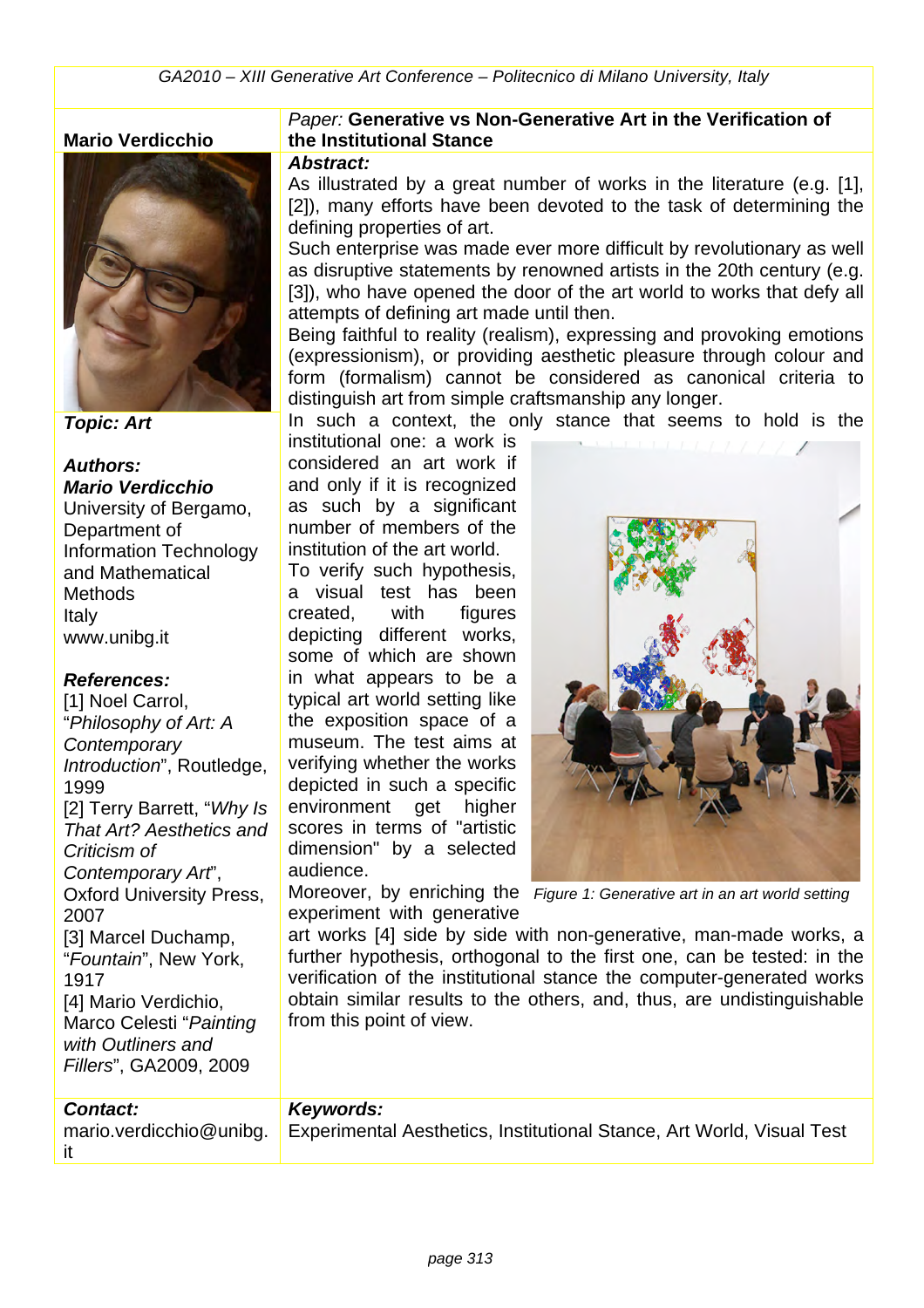# **Generative vs Non-Generative Art in the Verification of the Institutional Stance**

**Mario Verdicchio**

*Department of Information Technology and Mathematical Methods University of Bergamo, Italy cs.unibg.it/verdicchio e-mail: mario.verdicchio@unibg.it*

### **Abstract**

The institutional stance, according to which art is what experts of the art world consider as such, is put to the test with an experiment in aesthetics. Members of the art world are asked to evaluate generative and non-generative art works, depicted in a neutral or museum-like environment. Such test provides also the chance to compare how well computer generated paintings fare with respect to classic manmade art.

### **1. Introduction**

As illustrated by a great number of works in the literature (e.g. [1], [2]), many efforts have been devoted to the task of determining the defining properties of art.

Such enterprise was made ever more difficult by revolutionary as well as disruptive statements by renowned artists in the 20th century (e.g. Duchamp's "Fountain", or Magritte's "The Treachery of Images"), who have opened the door of the art world to works that defy all attempts of defining art made until then.

Being faithful to reality (realism), expressing and provoking emotions (expressionism), or providing aesthetic pleasure through colour and form (formalism) seem not able to be considered as canonical criteria to distinguish art from simple craftsmanship any longer.

In such a context, the only stance that seems to hold is the institutional one: a work is considered an art work if and only if it is recognized as such by a significant number of members of the institution of the art world.

This work aims at verifying whether the institutional stance has a real impact on the perception of the artistic value of a work. Such verification is performed by means of a visual test, with figures depicting different works, some of which are shown in what appears to be a typical art world setting like the exposition space of a museum. This test aims at verifying whether the works depicted in such a specific environment get higher scores in terms of "artistic value" by a selected audience.

Moreover, by enriching the experiment with generative art works [3] side by side with non-generative, man-made works, a further hypothesis, orthogonal to the first one, can be tested: in the verification of the institutional stance the computer-generated works obtain similar results to the others, and, thus, are undistinguishable from this point of view.

The paper is organized as follows: Section 2 investigates in more detail the concept of "definition", in particular with respect to art, and discusses the institutional stance; Section 3 illustrate the test and its twofold use, which includes a comparison between generative and non-generative art; finally, Section 4 presents and analyses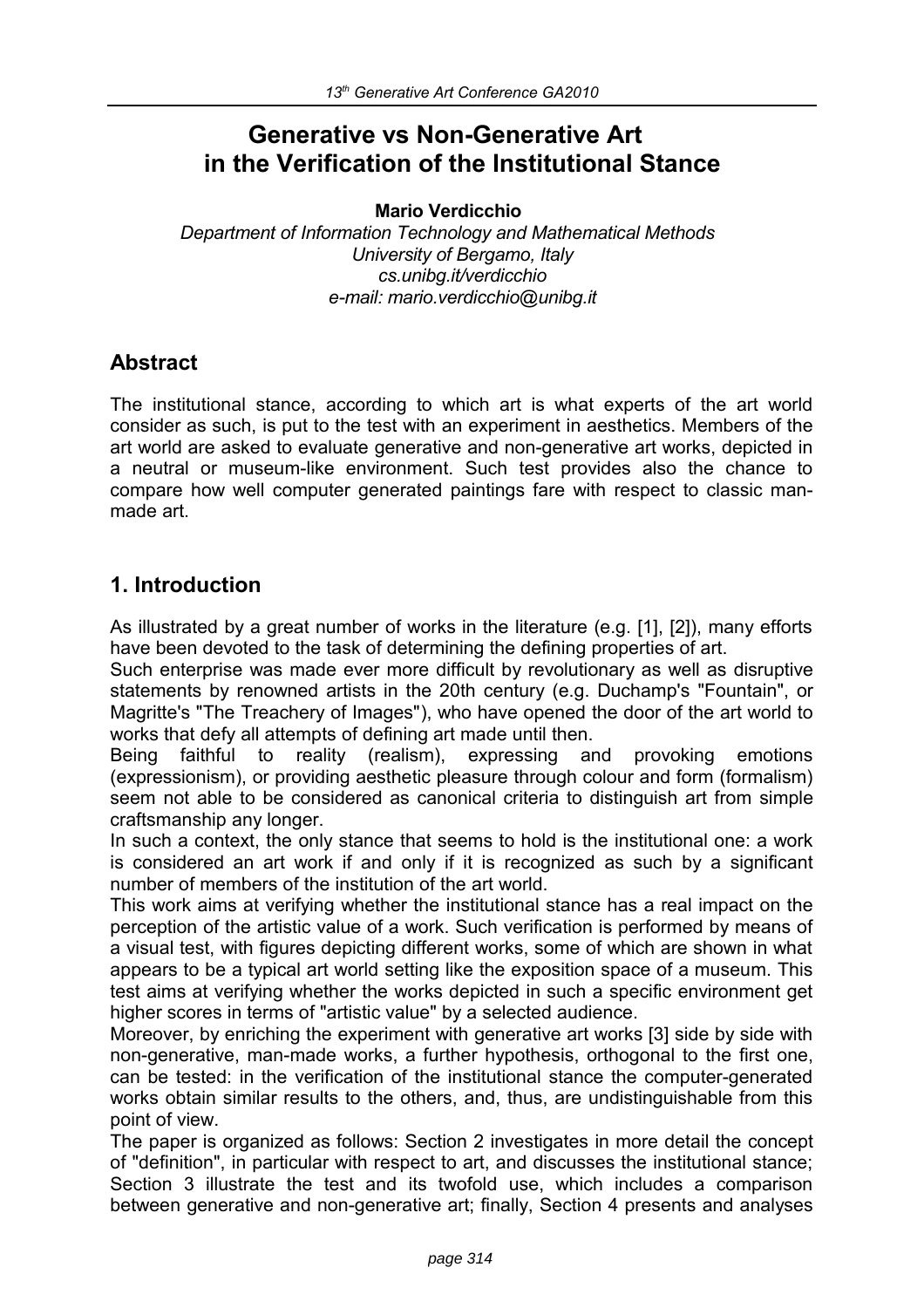the results.

# **2. Definition of art and declaration of art**

The definition of a concept *C* aims at describing the conditions under which an entity is an instance of *C*. Following a logic-based notation, we would write:

$$
C(x) \Leftrightarrow A(x) \tag{1}
$$

to mean that for any entity x to be *C*, x *must* be *A* (*A* is necessary to be C), and that if entity x happens to be *A*, then it is also *C* (*A* is sufficient for being C).

If we let "Art" take *C*'s position, the search for an adequate concept that could be *A* in formula (1) equates to the attempt of defining art. Such quest has failed so far, in that for every candidate for *A* there exists a counterexample which is widely accepted as an artwork: *A* cannot be "Realistic" because of Cubism, for instance; Magritte's stance on representation in "The Treachery of Images" is intellectually engaging, but because of its own rational nature excludes "Expressionistic"; the status of artwork enjoyed by Duchamp's urinal would certainly create a contradiction should we substitute "Formalist" for *A*. The list can go on: no proposed characteristic seems to be able to single-handedly cover the multifaceted variety of artworks. We had better look for a definition with a different structure, which may look like a long list of disjunctions:

$$
C(x) \Leftrightarrow P_1(x) \vee P_2(x) \vee P_3(x) \vee P_4(x) \vee \dots \tag{2}
$$

With an inclusive definition like (2), we would be able to define "Art" as anything that enjoys one of the disjuncted properties *Pi*, which may include all the definition proposals so far. Moreover, should a new work emerge in the art world, that defies all previously listed characteristics, the list can be easily updated:

$$
Art(x) \Leftrightarrow
$$
  
Realistic(x)  $\vee$  Expressionistic(x)  $\vee$  Formalistic(x)  $\vee$  Duchamp'sFoundation(x)  $\vee$ ... (2')

Definition (2') is not only meant to be thought-provoking (and possibly failing at such task) but it actually embodies the institutional stance on the definition of art: works are ultimately artworks when considered as such by members of the art world, so that we can easily get back to definition (1) by writing:

$$
Art(x) \Leftrightarrow DeclaredArt(x) \tag{3}
$$

The institutional stance has sparked strong criticism. Galanter provides an overview of the objections in [4], and we would like to focus on one in particular, regarding the members of the art world who are supposed to perform the declarations that make a work of craftsmanship an artwork. Although agreeing on art from the past (no critic would question Duchamp's urinal today), their opinions often diverge when it comes to new (potential) artists. For instance, well-established art critics were strongly disagreeing on whether to consider Jeff Koons' "Made in Heaven" exhibition art or pornography back in 1989. As there is no unique opinion provided by all the members of the art world, the equivalence between being art and being declared art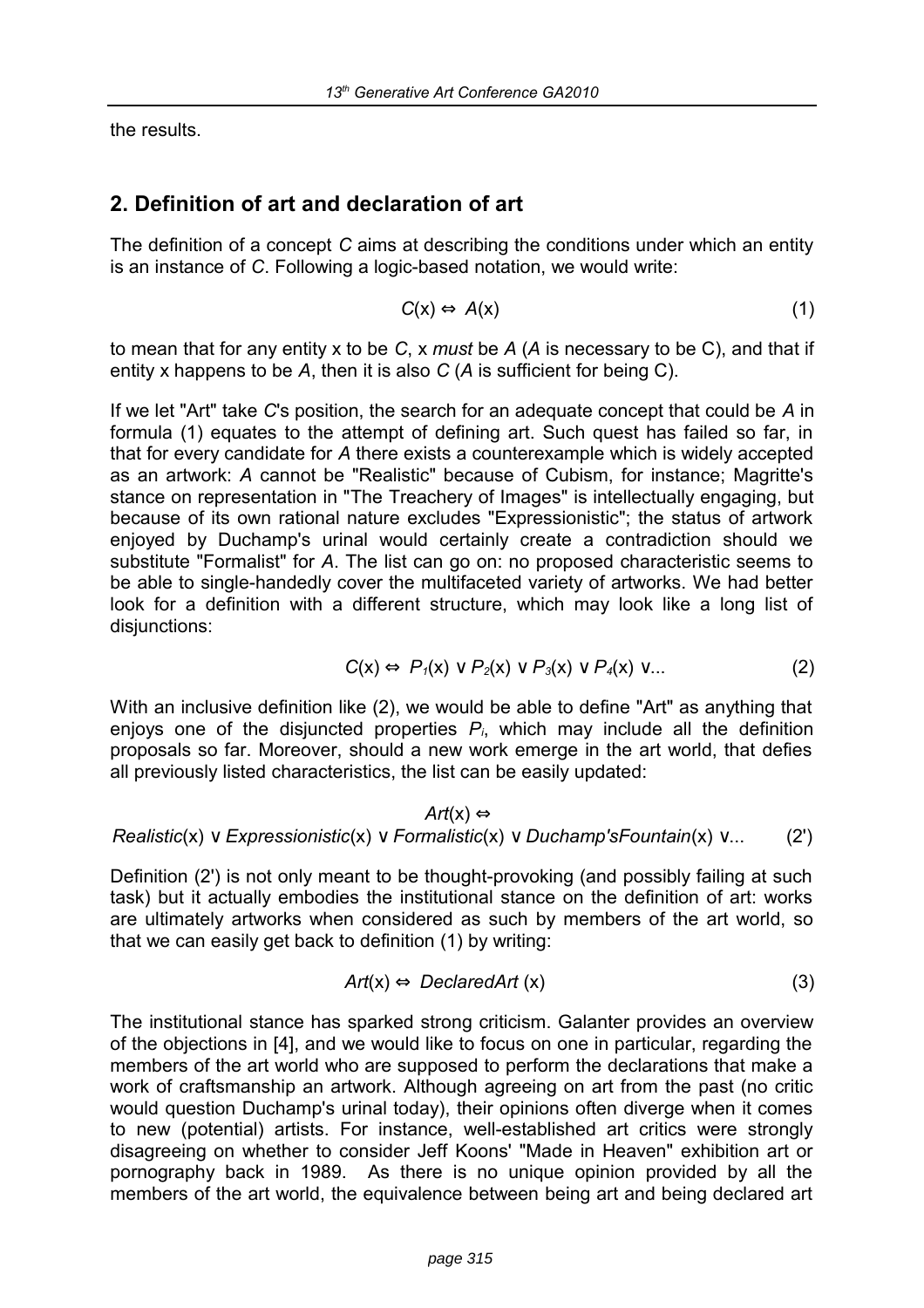is weakened and may not properly work as a definition. It seems like we traded the blurred boundaries of art for those of the art world. Still, there is undeniable evidence that if a piece of work convinces a significant part of the art world, it can be generally considered art.

Let us then investigate the dynamics within the art world that can lead a piece of work to be approved by a group of experts big enough to qualify that work as art. For those who agree with the institutional stance, this task coincides with the first purpose of defining art; for those who do not, this analysis is not about the definition of art, but about what convinces people to declare that something is a work of art.

### **3. Design of the test**

The factors that convince people about the artistic value of a piece of work can be numerous. We have focused on a hypothesis that is related to the institutional stance. The test's context is restricted to paintings.

#### *Hypothesis 1*:

works that are shown in a typical art world setting like the exhibition space of a museum tend to be valued more than works that are shown in a neutral setting.

To verify such hypothesis, two works like the one in Figure 1 (left) have been inserted into a photograph of an exhibition (right).



Figure 1: generative artwork (left) inserted into a typical art world setting (right)

To compare the performance of such generative artwork with paintings by human artists, the same treatment has been performed on two paintings by Sarah Morris [5].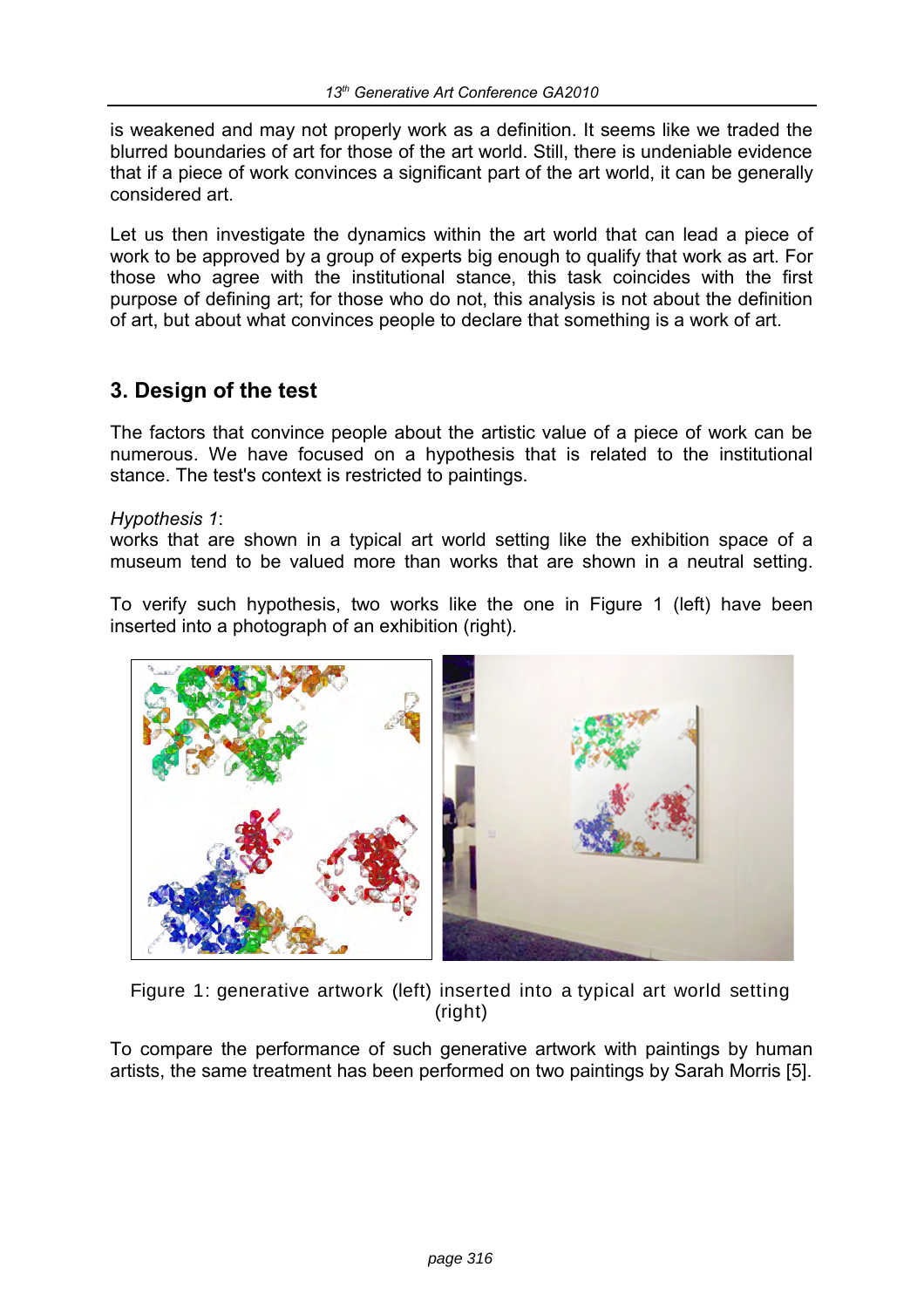

Figure 2: a painting by Sarah Morris (left) in a typical art world setting (right)

This artist has been chosen because of the similarity of her style with the generative works, to verify the following hypothesis.

#### *Hypothesis 2*:

generative works and paintings by human artists perform similarly.

Each participant has been shown four pictures: two generative art works, one of which in a museum setting; two man-made works, one depicted in a museum. Each participant has been asked to score each of the depicted works, on the basis of their aesthetic and artistic judgement, with a minimum of 1 and a maximum of 10 points. 45 members of the art world (painters, art gallery directors, designers, and so on) have taken the survey.

### **4. Results of the test**

The following table shows the average score of each of the works.

| painting     | neutral set | museum set |
|--------------|-------------|------------|
| Generative 1 | 5.6         | 5.6        |
| Generative 2 | 6.5         |            |
| Human 1      | 56          | .61        |
| Human 2      | 59          | 53         |

Hypothesis 1 must be rejected, whereas hypothesis 2 is confirmed.

The museum setting, which was aiming at showing that other members of the community had already accepted the depicted work as art, has proven not to be influential. The test subjects have provided interesting feedback after scoring the paintings: they declared that positive (>5) scores were given for several reasons:

- "the painting's structure reminds me of a big flower" (art as impressionism)
- "the colors are very vivid, and I like the curved shapes" (art as formalism)
- The classic definitions of art were involved also when score were negative (<5):
	- "I do not get any warmth from this work" (art as expressionism)